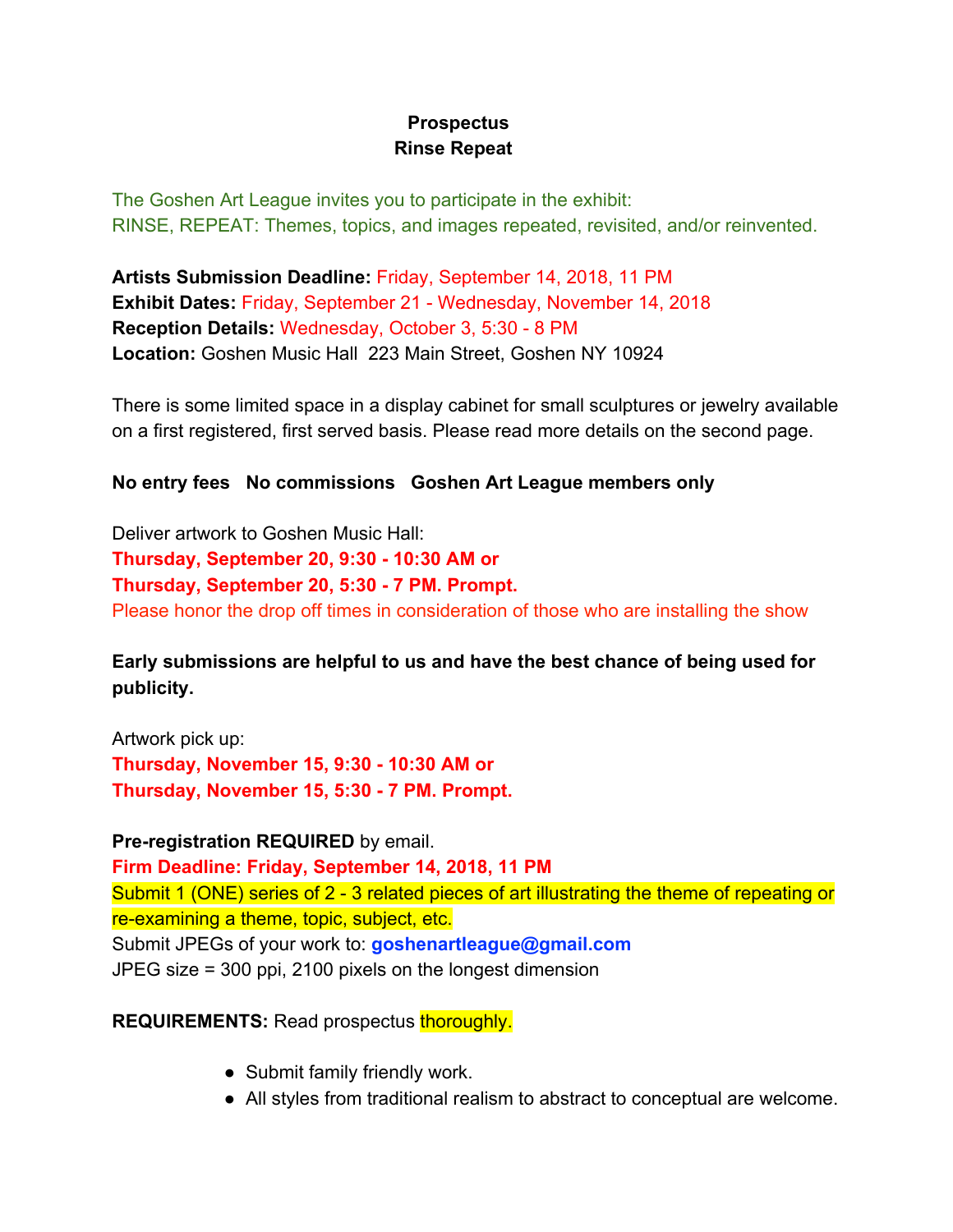● Small-medium sculptures, fine jewelry and 3D works accepted. (Helpful if artist can supply pedestal, but not mandatory). There is limited tabletop and display cabinet space for the sculptures so they are accepted on a first registered, first served basis.

● All works must be **WIRED** and ready for hanging. **No sawtooth or other type of hanging hardware will be accepted.** If you have any questions email GAL well in advance of delivery date.

Labels for the exhibition are prepared in advance, so your email submission must include the following for EACH PIECE in the body of your email - not as an attachment. Please follow this format. It will be copy/pasted and used to compose your label:

 Artist Title of Work Medium **Dimensions**  Sale price or NFS (Not for Sale) or POR (Price on Request) Website URL (optional) Preferred email address (for publication on labels, printed matter, and for press.) Phone number (for GAL use ONLY)

● GAL reserves the right to refuse any works that are unsafe, improperly framed or wired, still wet, or unsuitable for hanging in any other way.

● Works must be delivered and retrieved on dates and times indicated. This is a public lobby space. **Artworks cannot be stored.** If you have any problems with the agreed upon times, contact GAL via email WELL in advance. If you cannot pick up your works as indicated, please make arrangements with a representative to do so. If a representative is dropping off your work, be certain that they have ALL the necessary information and that they allow some time in order to sign in for you properly.

● Only artworks will be accepted at the site. All protective wrappings and carrying devices must be removed by artist/representative and taken from premises.

● All works must remain until the end date of the show. If you wish to remove a piece that has been sold, Goshen Art League must be notified, and the piece must be replaced with a work of the same size. A GAL curatorial representative must be in attendance at the installation and/or removal of ANY artwork.

• Upon delivery of your work, you will be asked to indicate some sort of finger food you may like to contribute for the reception. Both savory and